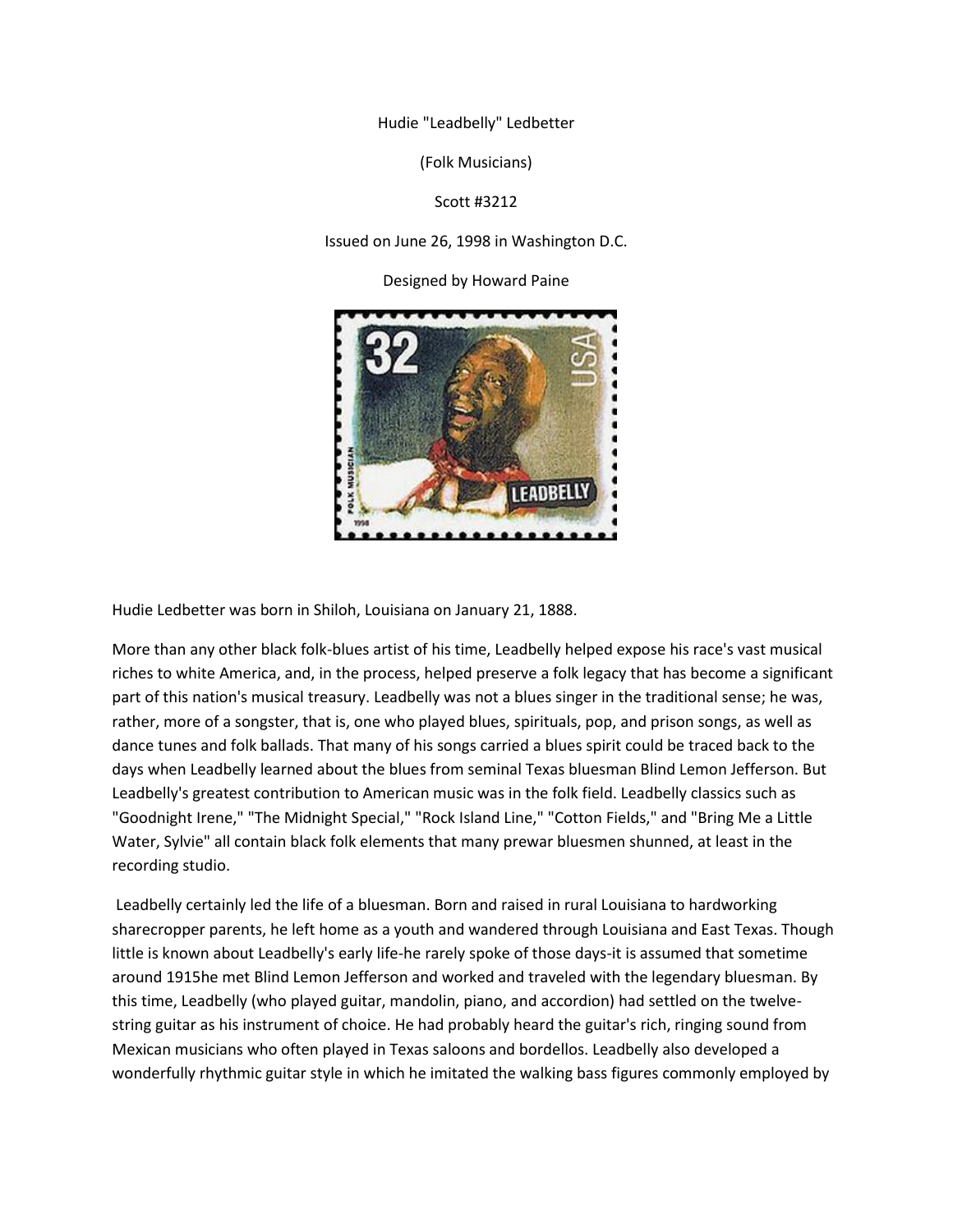barrelhouse piano players on Fannin Street, the most celebrated street in Shreveport's red-light district, where Leadbelly was known to have worked in his early years.

A large, muscular man who had an explosive temper, Leadbelly had frequent run-ins with the law. The worst occurred in 1917 when he killed a man in Texas, was convicted of murder, and sentenced to a thirty-year prison term at the Huntsville Prison Farm. Six years were added to the sentence when he tried to escape. Yet Leadbelly was a shrewd prisoner. He used his musical talent to avoid harsh work details and, incredibly, was able to wrangle a pardon from Texas governor Pat Neff in 1925 after he composed and sang a tune for him pleading for freedom.

Leadbelly returned to the Lake Caddo district of Louisiana where he had been raised. But in 1930 he was arrested again, this time for assault with intent to murder. Leadbelly was sent to the Angola Prison Farm in Louisiana where, in1933, John and Alan Lomax discovered him. At Angola to record folk songs sung by prisoners, the Lomaxes were struck by Leadbelly's powerful voice and rhythmic guitar style as well as his wide knowledge of black folk songs. Thanks to the Lomaxes, who petitioned Louisiana governor O.K. Allen to pardon Leadbelly because of his folk singing resources, Leadbelly secured his freedom in 1934and went to work for the Lomaxes as a chauffeur and occasional performer.

A year later, Leadbelly had taken a second wife and settled in New York City, where he became a favorite among left-leaning white folksingers of the 1930s.Leadbelly became friends and musical partners with Woody Guthrie and Pete Seeger as well as black bluesmen Sonny Terry and Brownie McGhee. With them he performed at hootenannies and union halls, often in support of left-wing causes. That Leadbelly got involved with politics and remained for the rest of his days in New York, separated him from his rural Southern roots, and he thus forsook the chance to build a loyal black audience for his many recordings. From1934 to his death in 1949, Leadbelly recorded for the Library of Congress and Folkways Records as well as other labels. Though his recordings were powerful examples of black folk music, what few were sold most likely went to white listeners.

Leadbelly did not, however, concern himself with just black folk music. Influenced by Guthrie and the other New York-based folksingers, Leadbelly wrote songs such as "Bourgeois Blues" and "Scottsboro Boys" that carried strong political messages. Despite his stature among white folksingers of the l930s andl940s, Leadbelly made little money. He and his wife lived constantly on the brink of poverty.

In 1949, after an unsuccessful trip to Paris where he had hoped to build a European following, Leadbelly was diagnosed as suffering from Lou Gehrig's disease, a sickness that destroys the muscular system. Lou Gehrig's ended Hudie's life that same year on December 6, 1949 in New York, NY. Ironically, in 1950, the Weavers, a folk group led by Pete Seeger, recorded Leadbelly's "Good Night Irene." The song went to number 1 on Billboard's pop charts. Since then a number of artists and rock groups have recorded Leadbelly songs. In 1988, Columbia Records released Folkways: A Vision Shared, which contained renditions of Leadbelly and Woody Guthrie songs by such artists as Taj Mahal, Brian Wilson, Bruce Springsteen, Sweet Honey in the Rock, Bob Dylan, and John Mellencamp. The net profits went to purchase the Folkways record catalog for the Smithsonian Institution. Leadbelly was inducted into the